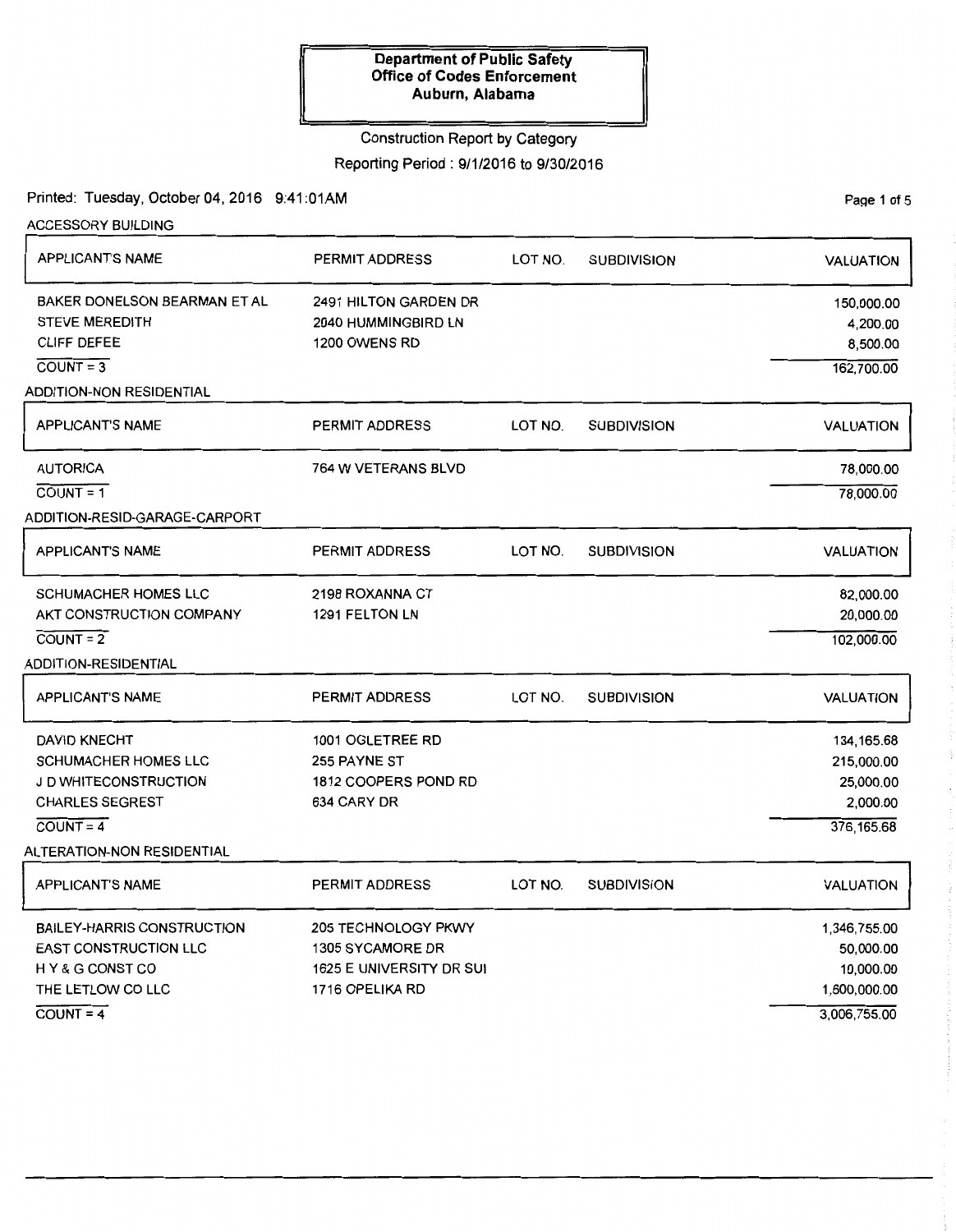#### Construction Report by Category

Reporting Period: 9/1/2016 to 9/30/2016

# Printed: Tuesday, October 04, 2016 9:41:01AM

ALTERATION-RESIDENTIAL

| <b>APPLICANT'S NAME</b>                                                                                                                                                                                             | <b>PERMIT ADDRESS</b>                                                                                                                            | LOT NO. | <b>SUBDIVISION</b> | <b>VALUATION</b>                                                                                       |
|---------------------------------------------------------------------------------------------------------------------------------------------------------------------------------------------------------------------|--------------------------------------------------------------------------------------------------------------------------------------------------|---------|--------------------|--------------------------------------------------------------------------------------------------------|
| <b>COLVIN EVANS CONSTRUCTION LLC</b><br>PINNACLE CONSTRUCTION SERVICES<br><b>PYTHOGE LLC</b><br>THE LETLOW CO LLC<br><b>LINDA AHN</b><br>WINDOW WORLD OF MONTGOMERY<br>OAKRIDGE HOUSING PARTNERS LTD<br>$COUNT = 7$ | 224 W CHEWACLA DR<br><b>200 KUDERNA ACRES</b><br>606 SCOTTWOODS DR<br>105 LAUREL DR<br>2372 WATERSTONE CIR<br>1035 FAIRMONT LN<br>818 BEDELL AVE |         |                    | 350,000.00<br>48,000.00<br>75,000.00<br>70,000.00<br>21,000.00<br>3,651.00<br>365,000.00<br>932,651.00 |
| AMUSEMENT/SOCIAL/RECREATIONAL<br><b>APPLICANT'S NAME</b>                                                                                                                                                            | <b>PERMIT ADDRESS</b>                                                                                                                            | LOT NO. | <b>SUBDIVISION</b> | <b>VALUATION</b>                                                                                       |
| THE BACKYARD EXPERIENCE<br>THE BACKYARD EXPERIENCE<br><b>BLUE HAVEN POOLS</b><br>$COUNT = 3$                                                                                                                        | 936 ANDREWS AVE<br>1243 INGLESIDE DR<br><b>1514 CLUB CREEK DR</b>                                                                                |         |                    | 42,900.00<br>62,750.00<br>60,750.00<br>166,400.00                                                      |
| <b>INDUSTRIAL</b><br><b>APPLICANT'S NAME</b>                                                                                                                                                                        | PERMIT ADDRESS                                                                                                                                   | LOT NO. | <b>SUBDIVISION</b> | <b>VALUATION</b>                                                                                       |
| <b>BAILEY-HARRIS CONSTRUCTION</b><br>$COUNT = 1$<br><b>ROOFING- NON RESIDENTIAL</b>                                                                                                                                 | 2425 INNOVATION DR                                                                                                                               |         |                    | 3,555,705.00<br>3,555,705.00                                                                           |
| <b>APPLICANT'S NAME</b>                                                                                                                                                                                             | <b>PERMIT ADDRESS</b>                                                                                                                            | LOT NO. | <b>SUBDIVISION</b> | <b>VALUATION</b>                                                                                       |
| <b>D &amp; D ROOFING</b><br><b>SUPERIOR ROOFING</b><br>$COUNT = 2$                                                                                                                                                  | <b>154 N COLLEGE ST</b><br>1617 S COLLEGE ST                                                                                                     |         |                    | 28,000.00<br>47,282.00<br>75,282.00                                                                    |
|                                                                                                                                                                                                                     |                                                                                                                                                  |         |                    |                                                                                                        |

PaQe 2 of 5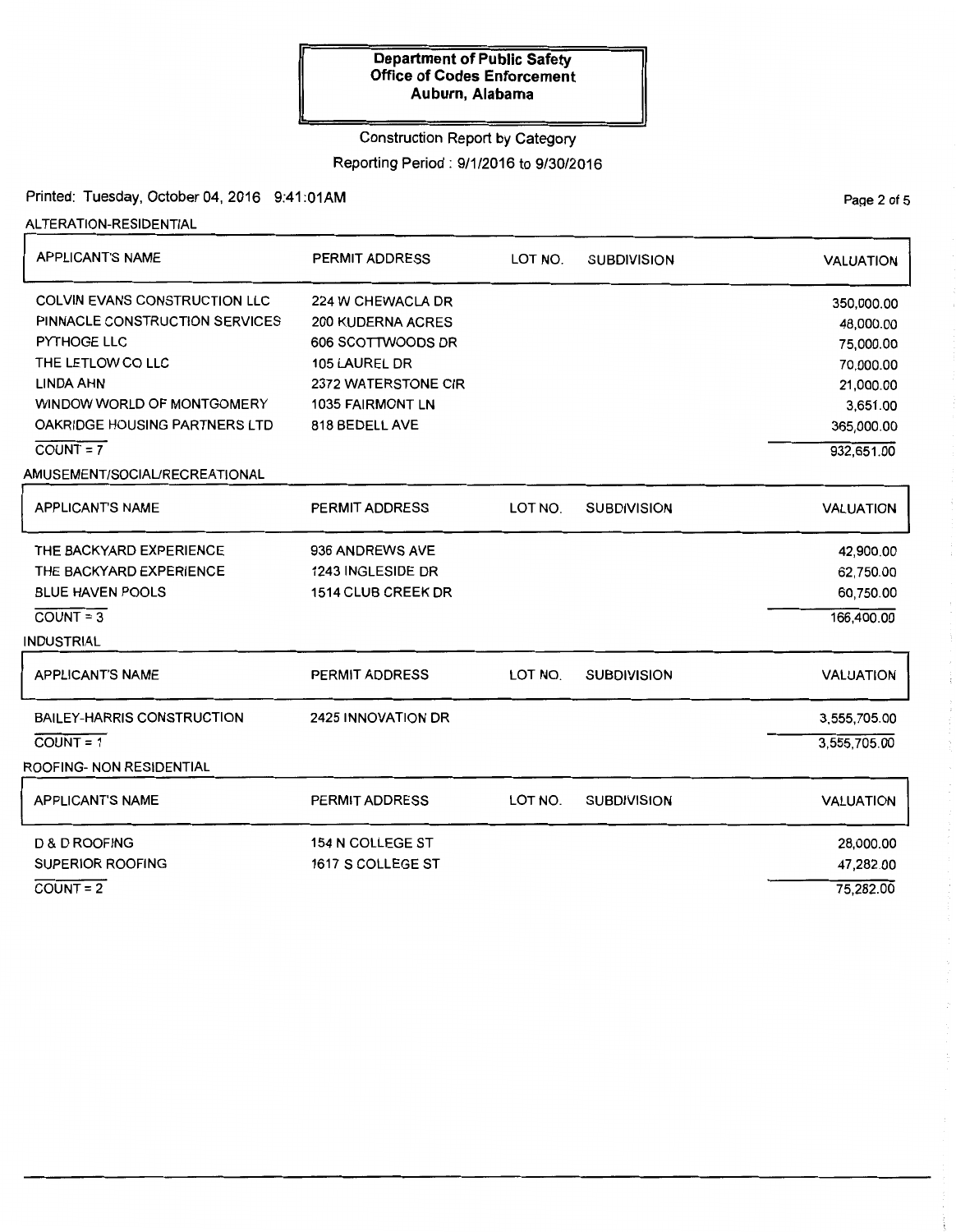# Construction Report by Category

### Reporting Period: 9/1/2016 to 9/30/2016

# Printed: Tuesday, October 04, 2016 9:41 :01AM

### ROOFING-RESIDENTIAL

| <b>APPLICANT'S NAME</b>      | PERMIT ADDRESS                | LOT NO. | <b>SUBDIVISION</b> | <b>VALUATION</b> |
|------------------------------|-------------------------------|---------|--------------------|------------------|
| <b>WAYNE'S ROOFING</b>       | 1337 E SAMFORD AVE            |         |                    | 4,200.00         |
| <b>TRIPLE B CONSTRUCTION</b> | 1119 LAKEVIEW DR              |         |                    | 6,752.00         |
| MCCRORY CONTRACTING          | 3855 FALCON CREST CT          |         |                    | 9,800.00         |
| MCCRORY CONTRACTING          | 2001 KEYSTONE DR              |         |                    | 8,400.00         |
| <b>HOLLAND HOMES INC.</b>    | 2508 MIDDLEBROOK LN           |         |                    | 7,621.76         |
| <b>SUPERIOR ROOFING</b>      | 803 CAHABA DR                 |         |                    | 4,085.00         |
| <b>SUPERIOR ROOFING</b>      | 779 IROQUOIS CIR              |         |                    | 3,915.00         |
| <b>SUPERIOR ROOFING</b>      | 1518 BENEDICT PL              |         |                    | 8,895.00         |
| ATLANTA RESIDENTIAL SERVICES | 2636 BENT CREEK RD            |         |                    | 13,395.00        |
| MCCRORY CONTRACTING          | <b>1531 CRESCENT BLVD</b>     |         |                    | 7,500.00         |
| <b>MCCRORY CONTRACTING</b>   | 607 BELMONTE DR               |         |                    | 8,600.00         |
| <b>SUPERIOR ROOFING</b>      | 1697 POPULAR RIDGE DR         |         |                    | 6,875.00         |
| <b>ELITE ROOFING</b>         | <b>1887 HILLTON CT</b>        |         |                    | 3,100.00         |
| <b>MCCRORY CONTRACTING</b>   | 2173 WEDGEWOOD CT             |         |                    | 6,000.00         |
| <b>SUPERIOR ROOFING</b>      | <b>1266 HIGHPOINT DR</b>      |         |                    | 12,050.00        |
| <b>SUPERIOR ROOFING</b>      | 923 GENTRY DR                 |         |                    | 5,435.00         |
| <b>SUPERIOR ROOFING</b>      | 836 E UNIVERSITY DR           |         |                    | 7,035.00         |
| TRIPLE B CONSTRUCTION        | <b>1479 MORNING GLORY CIR</b> |         |                    | 12,335.00        |
| $COUNT = 18$                 |                               |         |                    | 135.993.76       |

Page 3 of 5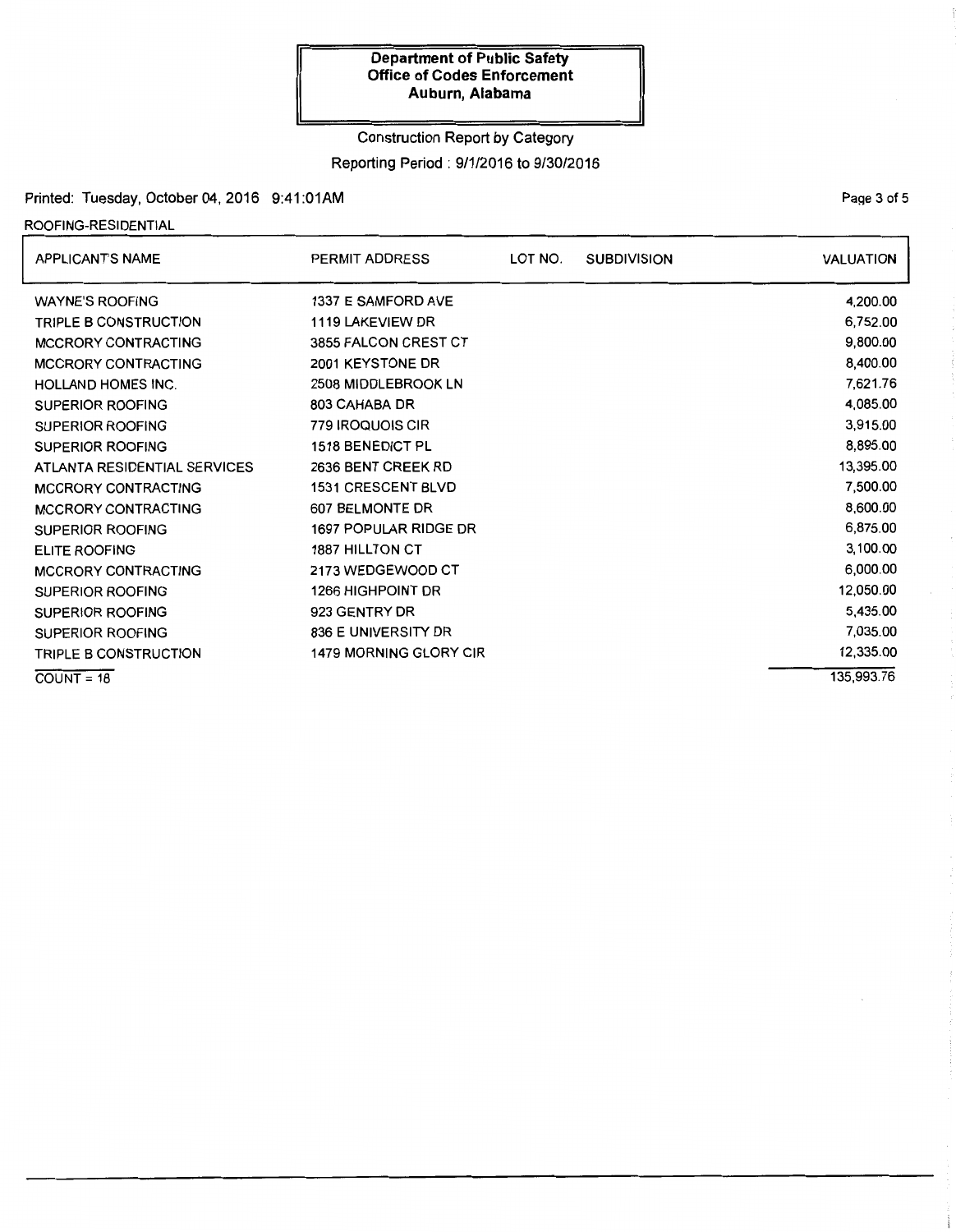# Construction Report by Category Reporting Period: 9/1/2016 to 9/30/2016

## Printed: Tuesday, October 04, 2016 9:41 :01AM

### SINGLE FAMILY HOUSE-DETACHED

 $COUNT = 2$ 

| <b>APPLICANT'S NAME</b>               | <b>PERMIT ADDRESS</b>      | LOT NO. | <b>SUBDIVISION</b>           | <b>VALUATION</b> |
|---------------------------------------|----------------------------|---------|------------------------------|------------------|
| <b>BUILDERS PROFESSIONAL GROUP</b>    | 1262 AUBIE DR              | 48      | <b>GARDENS AT GATEWOOD</b>   | 207,007.85       |
| DILWORTH DEVELOPMENT                  | 1637 CLUB CREEK DR         | 135     | YARBROUGH FARMS CLUB CREEK   | 314,616.14       |
| HOMEWORKS OF ALABAMA INC              | 2238 N DONAHUE DR          | 64      | <b>HIGHLANDS</b>             | 291,451.40       |
| <b>HOLLAND HOMES INC.</b>             | 2399 MIMMS LN              | 225     | <b>MIMMS TRAIL</b>           | 247,095.92       |
| HOMEWORKS OF ALABAMA INC              | 2210 N DONAHUE DR          | 57A     | <b>OAK GROVE</b>             | 270,653.03       |
| <b>EASTBROOK HOMES</b>                | 2087 MOHICAN DR            | 155     | <b>PRESERVE</b>              | 274,016.03       |
| <b>STONE MARTIN BUILDERS</b>          | 2635 SALFORD ST            | 54      | <b>COTSWOLDS</b>             | 314,614.10       |
| <b>HOMESTEAD RESIDENTIAL</b>          | <b>1797 PHILMORE CT</b>    | 616     | <b>CAMDEN RIDGE</b>          | 309,120.63       |
| HOMESTEAD RESIDENTIAL                 | <b>1840 TALCOTT CT</b>     | 666     | <b>CAMDEN RIDGE</b>          | 307,747.19       |
| TOLAND CONSTRUCTION                   | 2404 MIMMS LN              | 229     | <b>MIMMS TRAIL</b>           | 244,829.96       |
| <b>MADISON DESIGN CONSTRUCTION</b>    | 1725 STRATFORD LN          | 13      | <b>CHAPEL HILL</b>           | 556,000.00       |
| RIDGE CREST PROPERTIES LLC            | 655 ANDERS CT              | 24      | SAUGAHATCHEE PINES           | 204,367.28       |
| <b>STONE MARTIN BUILDERS</b>          | 2655 SALFORD ST            | 50      | <b>COTSWOLDS</b>             | 352,119.46       |
| <b>DEAN SPRATLIN CONSTRUCTION INC</b> | 4267 WIMBERLY RD           | 3A      | <b>BROOKHAVEN FARMS</b>      | 280,000.00       |
| <b>HOLLAND HOMES INC.</b>             | 213 HICKORY WOODS DR       | 6       | <b>HICKORY WOODS</b>         | 194,069.50       |
| ELITE HOMES OF EAST ALABAMA           | 724 PETRIE RD              | 8       | <b>CARY WOODS</b>            | 538,920.44       |
| <b>BUILDERS PROFESSIONAL GROUP</b>    | 2710 MIMMS LN              | 145     | <b>MIMMS TRAIL</b>           | 337, 371.97      |
| <b>BUILDERS PROFESSIONAL GROUP</b>    | 2706 MIMMS LN              | 144     | <b>MIMMS TRAIL</b>           | 320,941.55       |
| <b>CARRIAGE HOMES LLC</b>             | 1250 FALLS CREST DR        | 59      | YARBROUGH FARMS              | 439,315.66       |
| <b>SCHUMACHER HOMES LLC</b>           | <b>1680 MELISSA CT</b>     | 44      | <b>EAST LAKE SUBDIVISION</b> | 492,000.00       |
| <b>EASTBROOK HOMES</b>                | 2034 SEQUOIA DR            | 104     | <b>PRESERVE</b>              | 266,288.55       |
| SIMS & COMPANY LLC                    | 1540 ALEX AVE              | 169     | EAST LAKE SUBDIVISION        | 360,429.28       |
| <b>GRAYHAWK HOMES INC</b>             | 2035 PRESERVE DR           | 31      | <b>PRESERVE</b>              | 352,579.70       |
| HOMESTEAD RESIDENTIAL                 | 1793 PHILMORE CT           | 615     | <b>CAMDEN RIDGE</b>          | 351,968.46       |
| <b>LANDMARK BUILDERS LLC</b>          | 339 SHELL TOOMER PKWY      | 3       | <b>GREENBRIAR</b>            | 509,000.00       |
| <b>MICHAEL ALLEN HOMES</b>            | 1717 LIVVY LN              | 60      | <b>EAST LAKE SUBDIVISION</b> | 391,625.60       |
| <b>EASTBROOK HOMES</b>                | <b>728 SHELTON COVE LN</b> | 39      | <b>SHELTON COVE</b>          | 274,871.03       |
| TOLAND CONSTRUCTION                   | 2356 MIMMS LN              | 240     | <b>MIMMS TRAIL</b>           | 237,830.80       |
| TOLAND CONSTRUCTION                   | 2352 MIMMS LN              | 241     | <b>MIMMS TRAIL</b>           | 256,327.87       |
| $COUNT = 29$                          |                            |         |                              | 9,497,179.40     |
| STORE/CUSTOMER SERVICE                |                            |         |                              |                  |
| <b>APPLICANT'S NAME</b>               | PERMIT ADDRESS             | LOT NO. | <b>SUBDIVISION</b>           | <b>VALUATION</b> |
| STEWART PERRY COMPANY                 | 1121 S COLLEGE ST          |         |                              | 1,033,000.00     |
| GOO GOO CAR WASH                      | 1810 OPELIKA RD            |         |                              | 356,480.62       |

1,389,480.62

## Page 4 of 5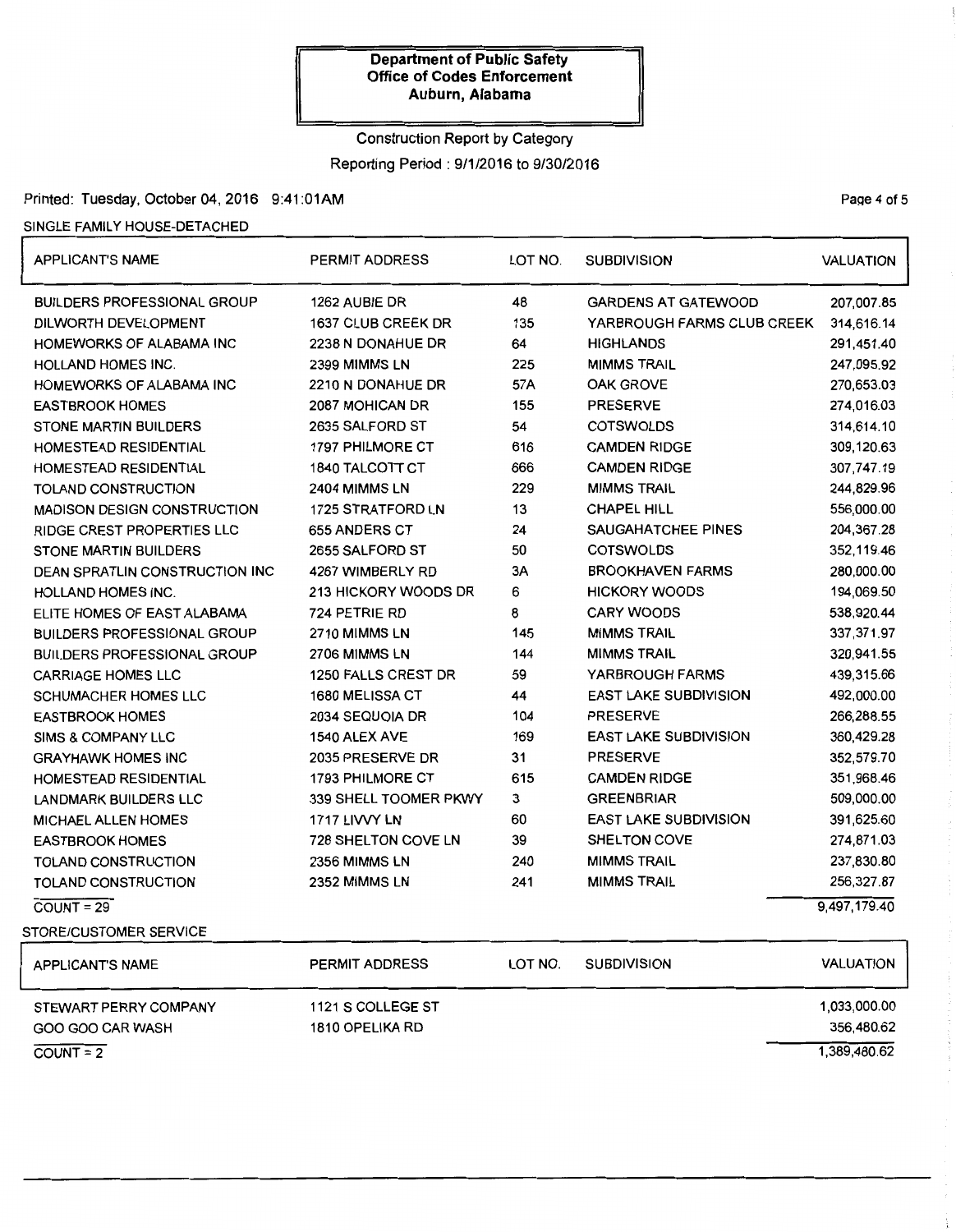## Construction Report by Category

#### Reporting Period: 9/1/2016 to 9/30/2016

Printed: Tuesday, October 04, 2016 9:41:01AM

# STRUCTURE OTHER THAN BUILDING

| <b>APPLICANT'S NAME</b>             | <b>PERMIT ADDRESS</b> | LOT NO. | <b>SUBDIVISION</b> | <b>VALUATION</b>       |
|-------------------------------------|-----------------------|---------|--------------------|------------------------|
| <b>JACK MANIFOLD</b><br>$COUNT = 1$ | 342 N COLLEGE ST      |         |                    | 20,000.00<br>20,000.00 |

TOTAL COUNT = 77

TOTAL VALUATION=

19,498,312.46

Relex Muls

Page 5 of 5